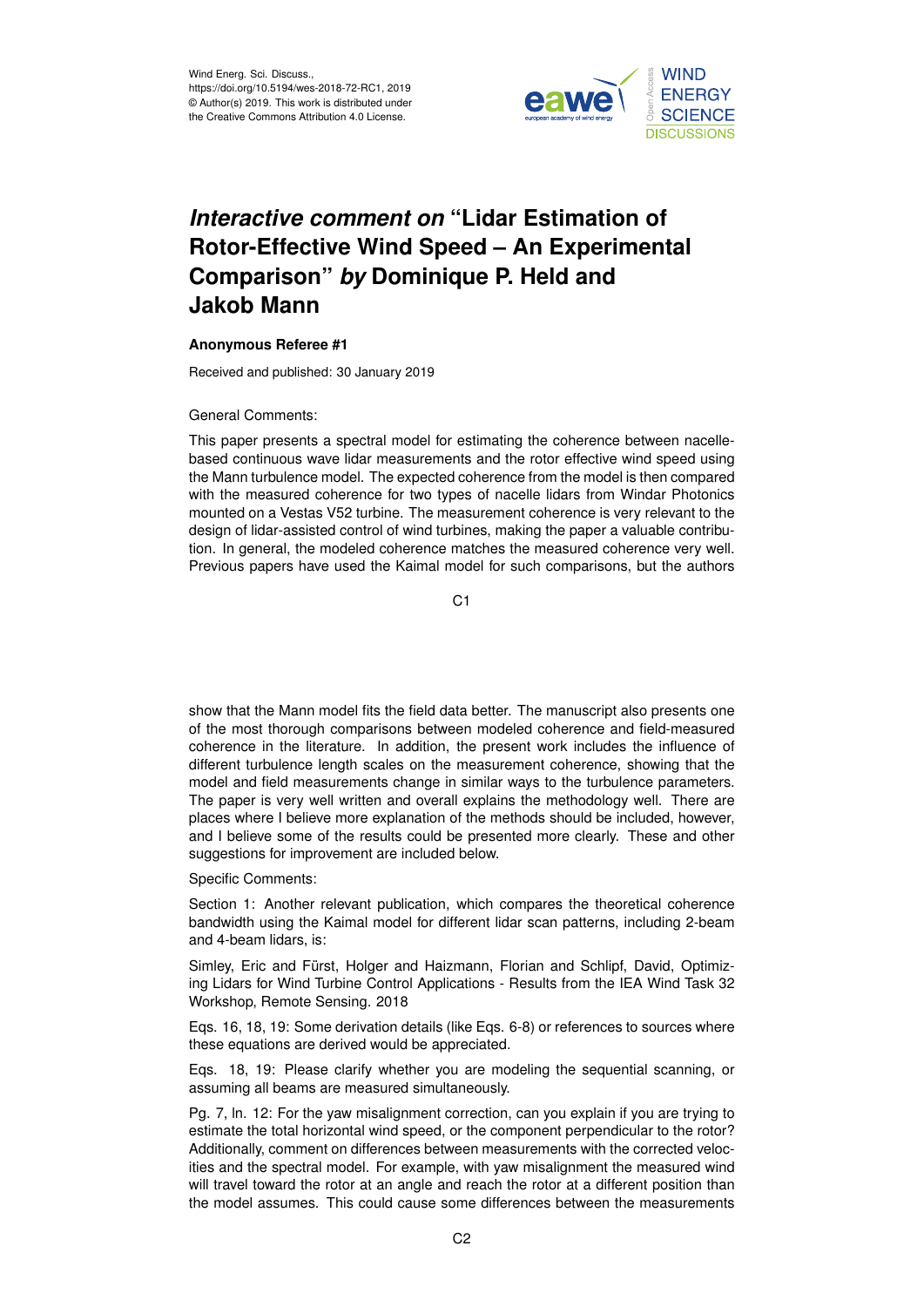and model that the correction doesn't account for.

Table 2: Do you notice differences in length scales and other parameters if you bin by stability in addition to by sector, and would this be worth considering in the analysis?

Figs. 9 and 10: A very important finding of this study is that even without including wind evolution, the measured coherence is very close to the modeled coherence, suggesting that wind evolution is not one of the main sources of error when estimating the rotor effective wind speed with a lidar. I think this is a key result and should be highlighted more.

Figs. 9 and 10: It would be easier to interpret the coherence for the 2-beam vs. 4 beam and region 1 vs. region 2 if the coherence curves for different cases were plotted in the same plot. At least a plot comparing the measured coherence curves for the four cases would make it easier to compare.

Pg. 15, ln. 4: "Comparing these numbers to the results of region 1 shows that flow having larger length scale parameters is beneficial for lidar systems. . ." In addition to the length scales being larger for region 2, the viscous dissipation of turbulent kinetic energy is lower. Could this also lead to improved coherence?

Pg. 15, ln. 6: "There are however some slight deviations for both lidars in the region of 0.01 to 0.1 rad/m." What are some possible reasons for this mismatch?

Pg. 15, ln. 7: "When comparing the experimental data to the Kaimal model, a larger mismatch is observed compared to region 1." It appears that the coherence for the Kaimal model does not change much between Figs. 9 and 10, and that the Mann model changes similar to the field measurements. Can you comment on this?

Eq. 22: Would you expect the induction zone to slow down the advection speed? Does this appear in the field-measured time delay?

Pg. 15, ln. 20: "the information theoretical delay estimator" This sounds like a great way to estimate the time delay. Could you briefly clarify how the two input signals are

 $C3$ 

split into past and future? Are you comparing the past part of one signal to the future part of the other?

Fig. 11: Because there is so much scatter in the field data, to understand the trend of the field time delays, the average time delay binned by wind speed would be valuable to show in the plots.

Pg. 16, ln. 14: Choosing 0.433 Hz for the delay frequency does not seem like the best choice, especially because it is much higher than the cutoff frequency. It would be better to base the delay frequency on the frequency where the wind disturbance impacts the signal of interest (like rotor speed) the most. This could be found with a linear model of the closed-loop turbine. Doing this would provide a more realistic value for the preview time needed (but I imagine would still be within the available preview time you have observed). See for example (Schlipf, 2015), where the delay frequency is chosen as 0.1 Hz, which is the frequency where peak of the rotor speed spectrum is located.

Technical Corrections:

Pg. 2, ln. 12: "exponential decay model" -> "exponential decay coherence model"

Pg. 2, ln. 19: ". . .if both quantities want to be measured" would sound better as (for example) ". . .if measurements of both quantities are wanted"

Pg. 3, In. 15: "where a reduction in the blade and tower DELs..." -> "where the blade and tower DELs. . ."

Pg. 5, ln. 26: "non-monotony" -> "non-monotonicity"?

Eq. 16: Should "k \cdot x" be "k \cdot n"?

Pg. 7, ln. 11: Consider using a different symbol for turbine misalignment since phi is already used for the weighting function.